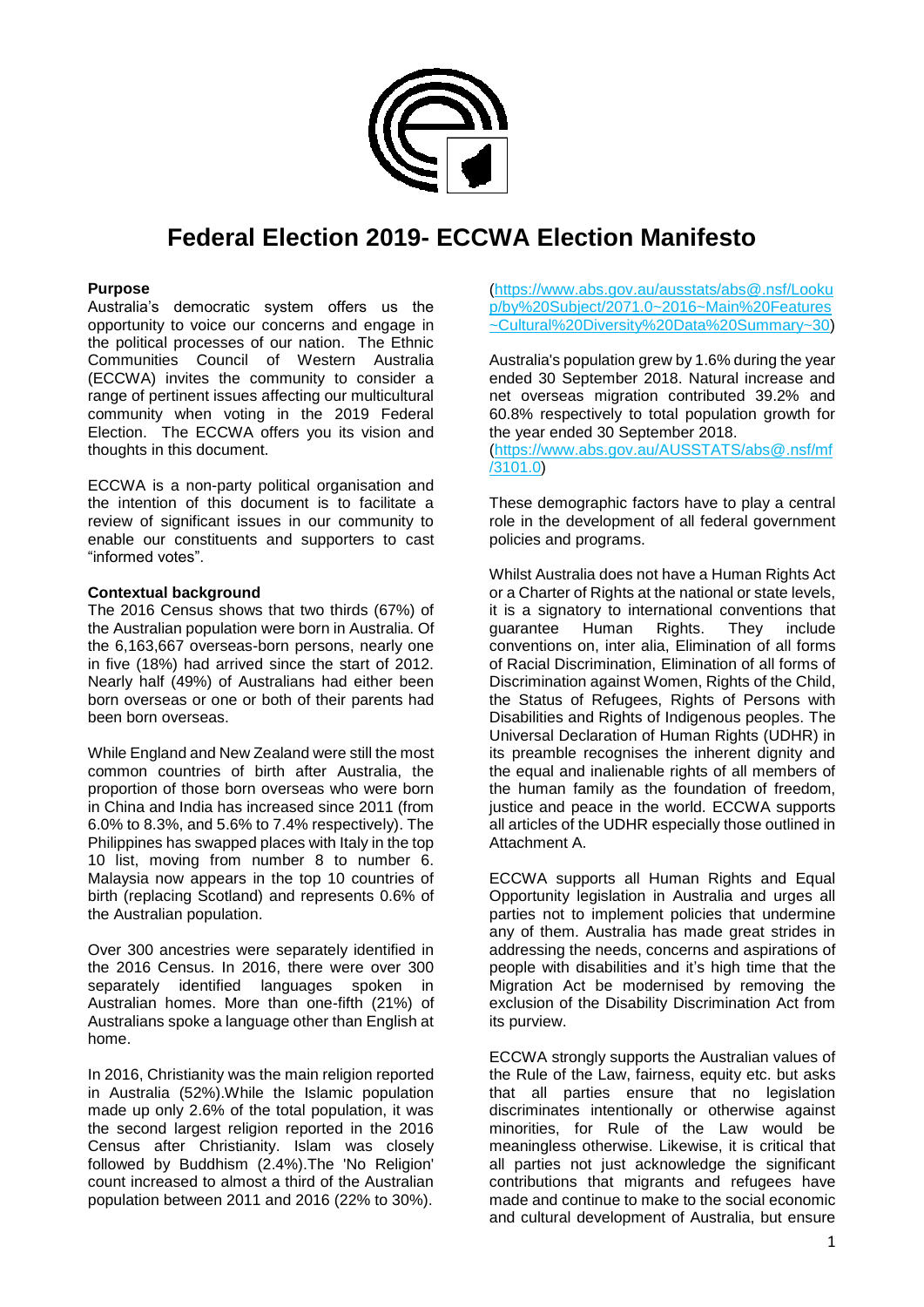that a fair share of the direct and indirect taxes that they contribute are returned in the form of culturally and linguistically appropriate services. It is not just migrants who come under skilled and independent categories that make a significant contribution to the nation's gross revenue. There are many government commissioned studies that demonstrate that all categories of migrants as well as refuges make a significant economic impact in terms of direct and indirect tax contributions, employment etc. The recent budget had a 5.4 per cent increase to the visa application fee for almost all visa sub-classes from July which is estimated to generate an extra \$275 million over four years. ECCWA believes this is an entitlement and not a privilege and this is further detailed under what we call mindless mainstreaming. In this regard we strongly recommend that the NDIS principles such as choice and control as well as reasonable and necessary be extended to **All** federally provided and funded services.

ECCWA has decided to adopt a two pronged approach to pursue the issues of concern to CaLD communities. It will pursue issues of particular relevance to CaLD communities through its own election campaign and pursue broader issues that impact the wider community including CaLD communities through initiatives and campaigns being undertaken by other community based organisations at the state and national levels.

ECCWA firmly believes that the incoming government should take into account the impact of a number of events within and outside Australia which have resulted in increasing anti-ethnic and anti-religious sentiments as well as prejudice which has made life difficult for the LGBTI community, thanks to the divisiveness and pejorative nature of the Marriage Equality debate.

**From the perspectives of Human Rights and the aforementioned cultural, linguistic and faith diversity ECCWA advocates that all parties address the following significant issues.**

## **1. Multiculturalism Act**

Despite the aforementioned "super" cultural, linguistic and faith diversity, multiculturalism as a public policy continues to be ignored/challenged in<br>concept and practice. Examples include concept and practice. marginalisation, alienation and racism directed at Islamic people; the unabated growth of white extremism; the unintended human rights impact of anti-terrorism legislation potentially threatens on particular communities; and the demonization and inhumane indefinite imprisonment of asylum seekers in off shore and immigration detention centres around Australia. So we cannot afford complacency if we hope to secure/safeguard the acceptance of and respect for equity, cultural diversity, community harmony and inclusion.

Accordingly, ECCWA proposes a Federal Act along the lines of what Victoria and Queensland have (i.e. The Multicultural Victoria Act 2011 and Queensland Multicultural Recognition Act 2016). The proposed Act should also explore consideration of the provisions of the Religious Intolerance Act in Victoria.

## **2. Multiculturalism Framework**

ECCWA recommends the national adoption of the framework established by the Gallop government which subsequent ALP and Coalition governments have endorsed. The four elements of that framework are the Multiculturalism Charter, the Anti-Racism Strategy, the Substantive Equality policy and the Language Services policy.

**2.1** To achieve the goals and objectives of the proposed Federal Multiculturalism Act and the National Multiculturalism Charter, ECCWA advocates the establishment of a National Multicultural Commission, with equitable representation from all states and territories.

**2.2** The recent Christchurch and Sri Lanka massacres have highlighted the urgent need for a **National Integrated Anti-Racism strategy** that addresses all forms of prejudice, discrimination and extremism. The One Nation Party's racist ideology has received a significant fillip with its senators attracting substantial funding from the AEC as payment for the primary votes that the party attracted in recent state and federal elections. This taxpayer funding of a party with explicit "racist" views/ policies need to be countered effectively by all levels of government and societal institutions and a well-funded anti-racism strategy should be implemented to achieve that objective. ECCWA also advocates the strengthening of the Racial Discrimination to incorporate inter alia provisions to address faith based prejudice, discrimination and vilification.

**2.3** The increasing inequities in our society, especially with regard to indigenous, ethnic and faith minorities need to be addressed as a matter of urgency and that underscores the need for an effective substantive equality policy to replace the toothless Access and Equity policy.

**2.4** The proposed National Language Services policy should address inter alia:

 The inadequacy of funding for the learning of community languages;

 The inadequacy of funding for Multicultural Community broadcasters (Immediate reversal of their funding freeze and increased funding has to be a priority);

 The inclusion of the cost of extending interpreting and translating services in all government managed and funded services. All agencies providing such services have to comply with the mandatory requirement to extend them to all those requesting it.

## **3. Mindless Mainstreaming**

ECCWA is supportive of the public policy of mainstreaming but there is no place in our plural democratic society for it to be implemented in a mindless way. A classic example of this was the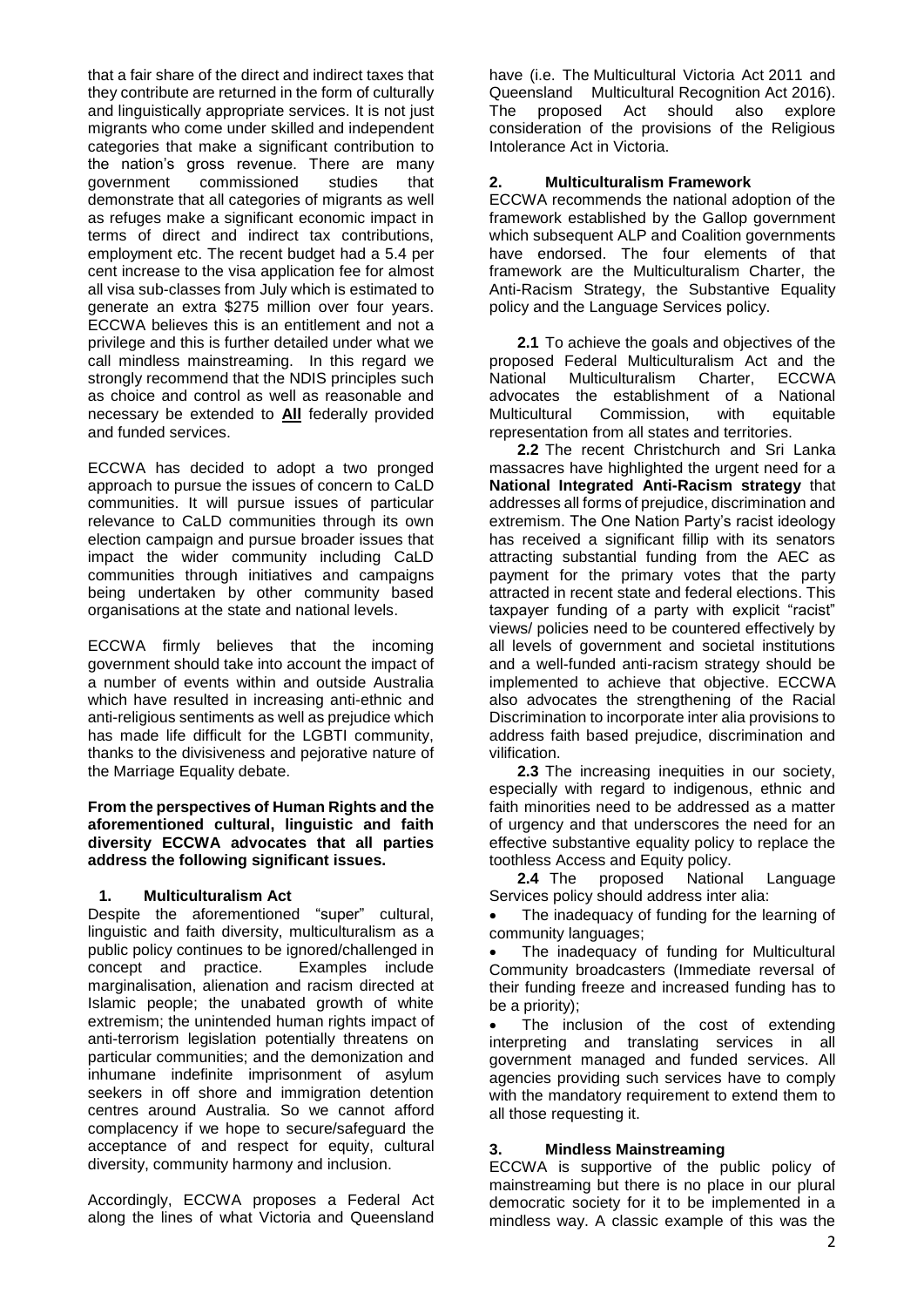Department of Health seeking expressions of interest for a three year project called Mental Health in Multicultural Australia and restricting the EoI to just three agencies all of which were mainstream! The federal government's procurement policies should urgently address this situation to ensure that EoIs for ethno specific/ multicultural initiatives are restricted to organisations that have been established to service CaLD communities or whose customer base is predominantly from CaLD communities.

## **4. Immigration**

Immigration has made a substantial contribution to the increase in Australia's population for decades. Until two or so decades ago Family reunion was a major objective of our Immigration program and this should be restored as a matter of urgency. In this regard a greater emphasis should be placed on facilitating the reunion of aged parents with their children in Australia.

As Australia continues to enjoy record employment figures compared to most countries in the world, we can afford to not only focus on a skilled migrant intake, but also increase our intake of asylum seekers and refugees. ECCWA advocates that **at least 15%** of our annual immigration intake be reserved for refugee and special humanitarian programs.

In recent years Australia has been applying the Health Waiver test to deny applications for residency in this country. This test discriminates against potential migrants with disability. This is in contravention of the provisions of the UNCRPD. This must be ceased. Further, this health waiver test has also been applied to applicants for tourist visas for a short term visit. This is highly inappropriate and reduces the decision to one that monetises and unitises the human applicant to one that looks at the cost burden to the taxpayer. As with Permanent Residency applications, this health waiver test must be eliminated. At the very least a "Net Tax Benefit" approach must be considered wherein the tax receipts obtained from the applicant family should be offset against the potential costs in order to calculate the cost to the taxpayer.

## **5. Off Shore processing of Asylum Seekers**

ECCWA calls for an immediate end to off shore processing of Asylum seekers as well as their indefinite detention. Regional processing of their claims in Indonesia and Malaysia would be more humane and cost effective. Continuing to dog whistle rather than heed the wishes of the vast majority of Australians to treat asylum seekers humanely is not in anybody's interests.

# **6. Domestic and Family Violence**

Family violence is of growing concern not just within the wider community but increasingly so amongst the CaLD communities. Whilst culturally

and linguistically appropriate support and advocacy services for victims are critical, much more needs to be done to reduce the number of perpetrators and the heinous family and domestic violence crimes they commit, especially within CaLD communities. National funding of programs should ensure CaLD services providers are in the mix on an equitable basis to provide the aforementioned services.

## **7. Work and Education: Dignity and Fairness in Employment and Unemployment**

Successful labour market integration is defined as securing a job appropriate to one's qualifications, skills and experience. Employment outcomes of migrants can be unsatisfactory in at least three ways. A person can be: unemployed, that is welfare dependent but wanting to work; underemployed, that is working fewer hours than desired and possibly being partly welfare dependent; or occupationally downgraded, that is, having a job of considerably lower status than before migration, or having a job not commensurate with one's skills and educational qualifications.

Refugees overwhelmingly experience a loss of potential to use their human capital, finding themselves in jobs beneath their skills levels. They tend to be concentrated in certain unskilled or semi-skilled job market and find it difficult to be upwardly mobile from these. Moreover, recruitment procedures are very often enabling employers to apply their personal prejudices and informal<br>discriminatory practices. The difficulties discriminatory practices. The difficulties experienced by refugees suggest that discrimination based on visible difference, in the form of name, language ability, accent, appearance and religious customs, is a widespread problem in the Australian labour market and poses a major barrier to satisfactory employment outcomes for refugees.

Despite the aforementioned scenario there are no CaLD specialist Job Activ agencies and this has to be addressed as a matter of urgency.

Another important issue in terms of OSH, productivity etc. is to enhance the English proficiency of the CaLD workforce. IN the past this was done via the English in the Workplace federally funded program. ECCWA strongly recommends that a program such as that be implemented as a matter of urgency.

It is also ironic that when ACOSS, most peak bodies including ours and the Business Council of Australia are on the same page to end the poverty that New Start and Youth Allowance recipients have been subjected to for 25+ years, our political leaders are clearly not. We therefore have to be very worried about where we are heading as a country in upholding the values of fairness, egalitarianism etc. We therefore call upon the government and the ALP to end the unpardonable blight on our civil society by commit to a fair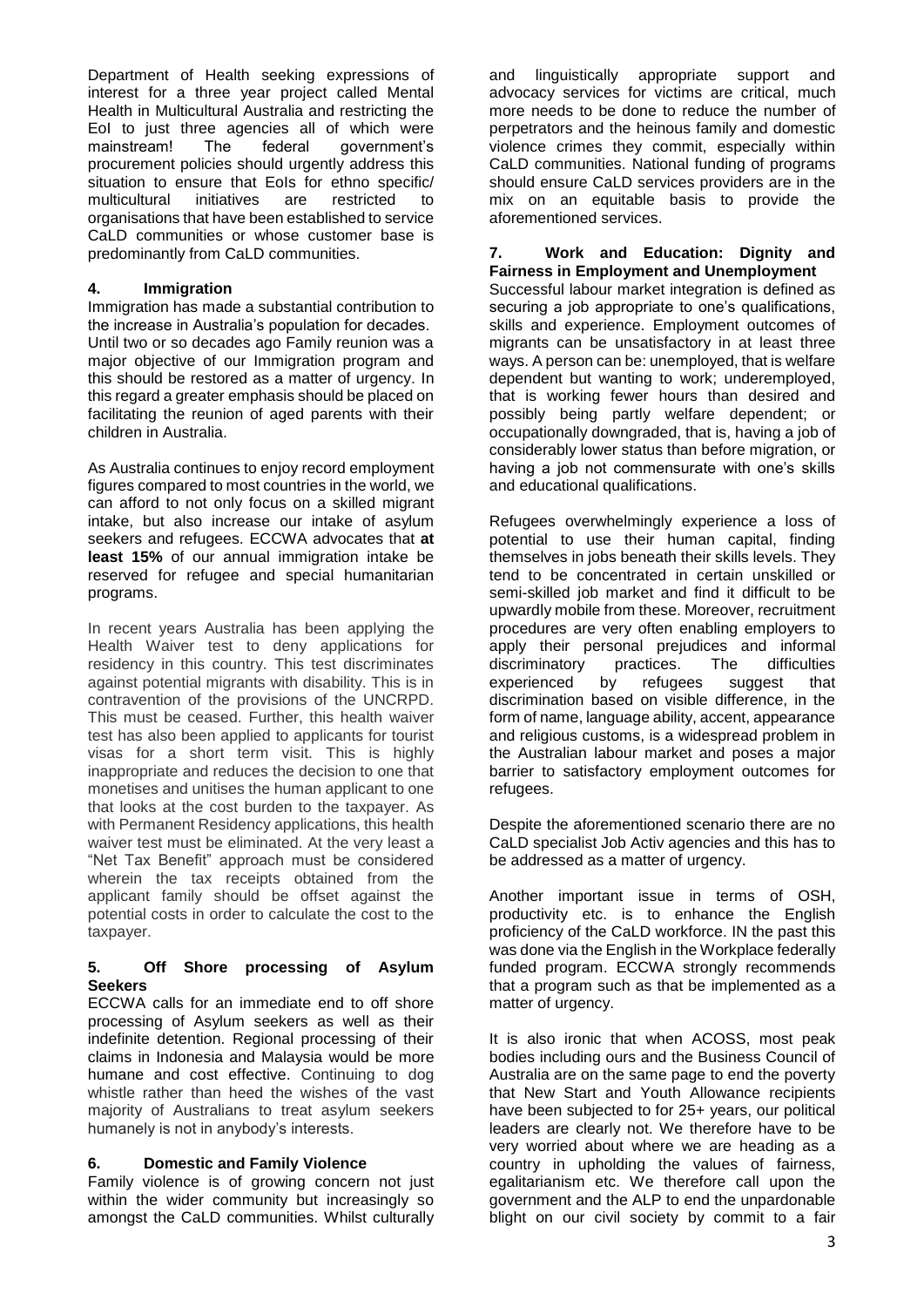increase in the rates of payment for the above, commencing July 2019.

## **8. Health and Mental Health**

Australian health requirements for immigration ensure that migrants are of good, if not better health than the Australian-born population. However, as length of residence in Australia increases, research has indicated that the relative advantage that migrants have over Australian-born people tends to decrease. This 'equalising' effect is becoming increasingly more evident as the migrants of the 1950s and 1960s are now reaching ages at which they are at greater risk of a range of chronic illnesses, which will impact upon health services.

Some migrant and refugee groups continually face a range of problems when dealing with the Australian health care system. Access to appropriate mental health services, particularly for torture and trauma survivors, are extremely limited given the funding cuts in recent years.

ECCWA advocates the development of culturally appropriate models of preventative health care which sadly is visibly missing in our primary health plans and strategies. ECCWA also recommends disbanding of Primary Health Networks which have clearly not responded to the needs and concerns of ethnic communities and for the government to resume responsibilities for the same.

Another area where mainstreaming is rife is mental health and suicide prevention in particular. Attempted and completed suicides have increased significantly within ethnic communities but in most states and territories multicultural services providers do not get any funding for this purpose. This should be addressed as a matter of urgency by quarantining some of the Federal funding for this purpose.

#### **9. CaLD Women, Youth, People with disabilities and members of new and emerging communities**

ECCWA has chosen not to single out the above but strongly recommend that mechanisms are in place to ensure that **ALL** commonwealth funded and provided services are tailored such that the needs of these target groups are effectively met. Procurement and compliance polices and Compliance requirements

We will however highlight three issues i.e. Headspace centres are an important part of youth mental health and suicide prevention strategy but they are clearly not meeting the needs of CaLD youth effectively. We accordingly recommend that an equitable share of the \$461 million package assigned for youth mental health and suicide prevention be set aside for this.

The woeful neglect of NDIS is well documented and urgent measures are required to ensure its

smooth and effective implementation. In this regard specific measure are required to ensure that CaLD and indigenous people with disabilities have timely access to relevant information so that they are able to access multicultural disability service providers if that is how they wish to exercise their choice and control.

ECCWA strongly supports the need to hasten the achievement of gender equity in Australia. However, for it to be fair and meaningful is important that it not be considered in isolation of its trans-sectionality with ethnicity aboriginality and disability. If this is not heeded then the iniquitous situation of CaLD and Aboriginal women and women with disabilities will worsen.

## **Rationale for CaLD Gender Equity Charter**

Whilst mainstream women have been making progress with regard to gender equity albeit at a<br>much slower pace than desired: such much slower pace than desired; such improvements are not visible in the case of CaLD women.

If disaggregated data was available for the aforementioned findings of the Australian Human Rights Commission it will undoubtedly demonstrate that the situation of CaLD women can be compared to them being in a "concrete basement" rather than the "glass ceiling" that mainstream women find themselves in.

Data from the department of Immigration and Border Protection and the ABS census would strongly suggest that a significant proportion of CaLD women are highly educated and work in a range of professions. Yet they are significantly underrepresented in leadership roles in the private and public sectors in absolute and comparative terms; not just with Anglo Australian males but females as well.

CaLD women are also much more overrepresented as part-time workers in low-paid industries and in insecure work than mainstream women.

As for discrimination, abuse, harassment etc., CaLD women are not only impacted by sexism and misogyny, they are also abused, harassed and discriminated against on the basis of their ethnicity and religion. If they happen to have a disability then their situation is further worsened in this regard.

Finally in terms of safety and security, the adverse impact of family violence on women of CaLD background is substantial and significantly under reported.

## **Purpose of the Charter:**

This Charter seeks to raise the awareness of public authorities (commonwealth, state and local), other societal institution such as educational institutions, judiciary, corporate sector, agencies delivering services on behalf of government etc., to ensure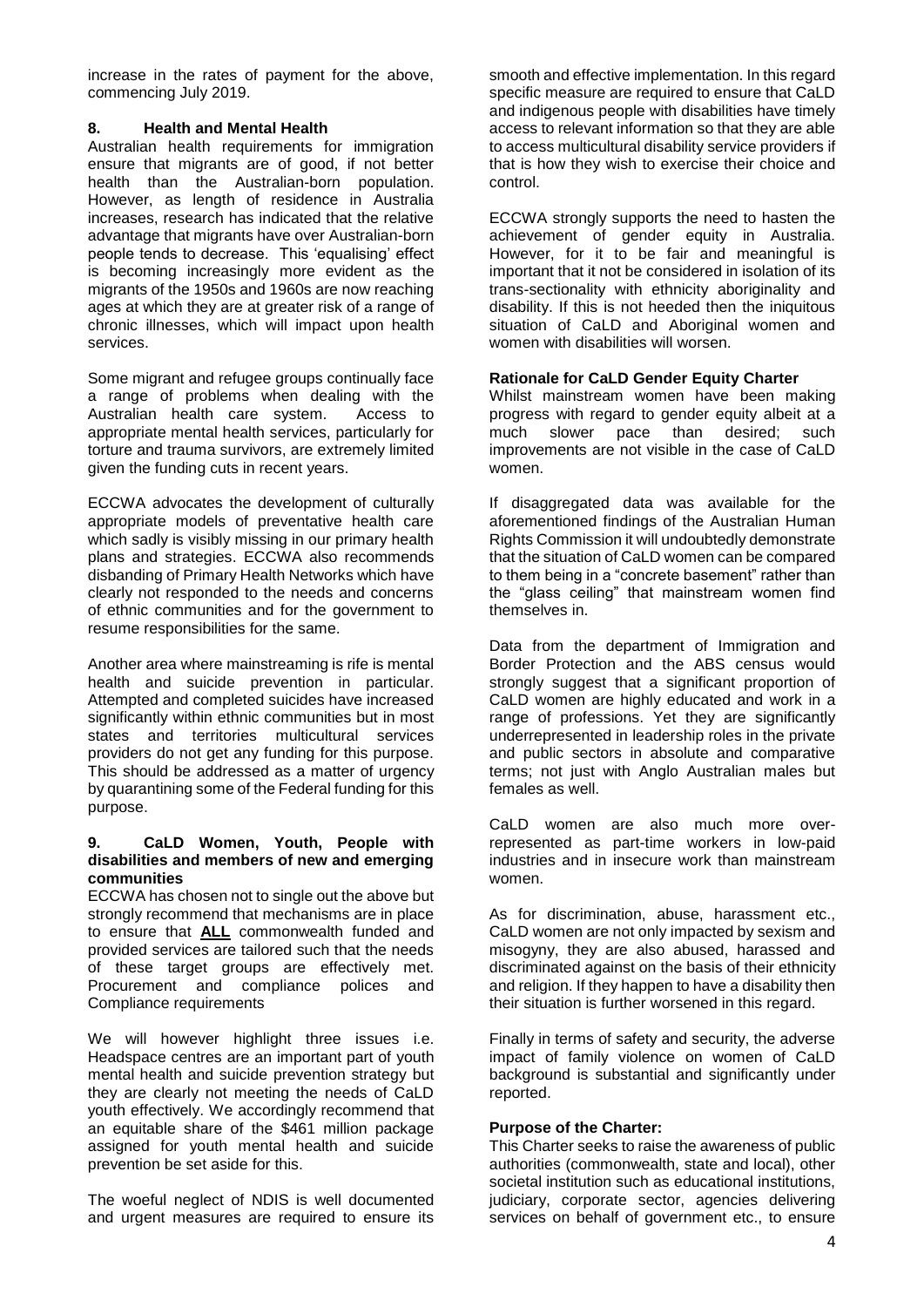that they act consistently with the contents of this Charter to effectively achieve its objectives.

It also seeks to raise the awareness of all those (individuals, groups and agencies) advocating/campaigning for gender equity to ensure that their efforts have a positive impact not just for mainstream women but for CaLD and indigenous women too.

## **Objectives of the Charter**

- 1. To promote and improve CaLD gender equity (including equal remuneration between women and men) in employment and income earned for the same.
- 2. To promote and improve CaLD gender equity in decision making mechanisms in all societal institutions.
- 3. To promote workplaces where indigenous and ethnic minority women are not abused, harassed or discriminated in any way.
- 4. To ensure CaLD women can live safely and securely without the threat of violence in its many forms.

## **Strategies**

To achieve the above objectives ECCWA advocates inter alia the implementation of:

- Data Collection: agencies adequately identify existing ethnic minority and aboriginal women in their statistical data collection processes and practices.
- Reporting: agencies identify ethnic minority and aboriginal women in the reporting of the achievement of their equity targets.
- Community Engagement and Consultation agencies undertake effective consultation practices for Indigenous and ethnic minority women.
- Diversity Training the training currently available on gender equity be broadened to encompass the impact of cross sectionality of gender and aboriginality.

## **10. Multicultural Aged care services**

Australia's CaLD population is ageing at a more rapid rate than their mainstream counterparts thanks to the massive inflows after the Second World War and in the 70s and 80s. Not surprisingly the demand for the Commonwealth Home Support Program is trending upwards but unfortunately the commonwealth's funding does not reflect this. A similar situation applies to Home Care Packages. The above services are woefully underfunded and the service gaps should be addressed urgently.

## **11. Settlement Services**

The SETS program funding has been disastrous in WA and possible in most other parts of Australia. Restricting providers to particular service locations has not been based on factors such as their service record, physical presence in the relevant area etc. These decisions have clearly been made at the national level with little or no input from states and territories and the impact of this should be

reversed. The funding assigned for SETS is woefully inadequate and additional funding should be made available to all states and territories and funding decisions should be made by their DSS officials.

#### **12. Services for migrants and refugees resident in Australia for more than 5 years**

People in the above category are not eligible for Commonwealth's Settlement Services Program and many of them are missing out on mainstream services due to language and cultural barriers as well as other factors beyond their control. The SETS program should not be restricted to those who have been in Australia for up to 5 years or alternatively the Commonwealth should fund a separate service for the abovementioned group.

#### **13. Services for CaLD population in Regional and Rural Areas**

Australians who live in rural, regional and remote areas are generally disadvantaged by geographical distances and lack of access to a range of services.

Adequate public transport and the provision of reliable telephone coverage including high quality broadband internet connection are ongoing issues for many rural, regional and remote communities. Increasing petrol costs will also impact greatly on these communities, as prices are generally higher outside the metropolitan area.

ECCWA seeks policies which will address both the shortage and access to services and wider opportunities for these communities to participate in the program design of infrastructure and services for their region. ECCWA is also concerned about the lack of culturally appropriate services for migrants and their families (particularly in light of the skills shortage). The provision of settlement and other services are essential for successful integration into the community. Such services are mostly located in metropolitan areas and access to these services should be extended to those in regional and rural areas.

A comprehensive strategy should be developed to better address the needs of the above.

## **14. Indigenous Australians**

ECCWA acknowledges the rights of Indigenous Australians as the traditional owners of this land and supports policies and strategies which empower Indigenous people to take control of their own lives and destinies. Indigenous Australians encounter racism on a daily basis. They have lower health and education outcomes than the non-Indigenous Australian community. Their morbidity rates for various diseases as well as their infant mortality rate are much higher. Their unemployment rates and housing situation are also much worse than other Australians.

We strongly supported the recognition of Native Title, a just and fair reconciliation process and